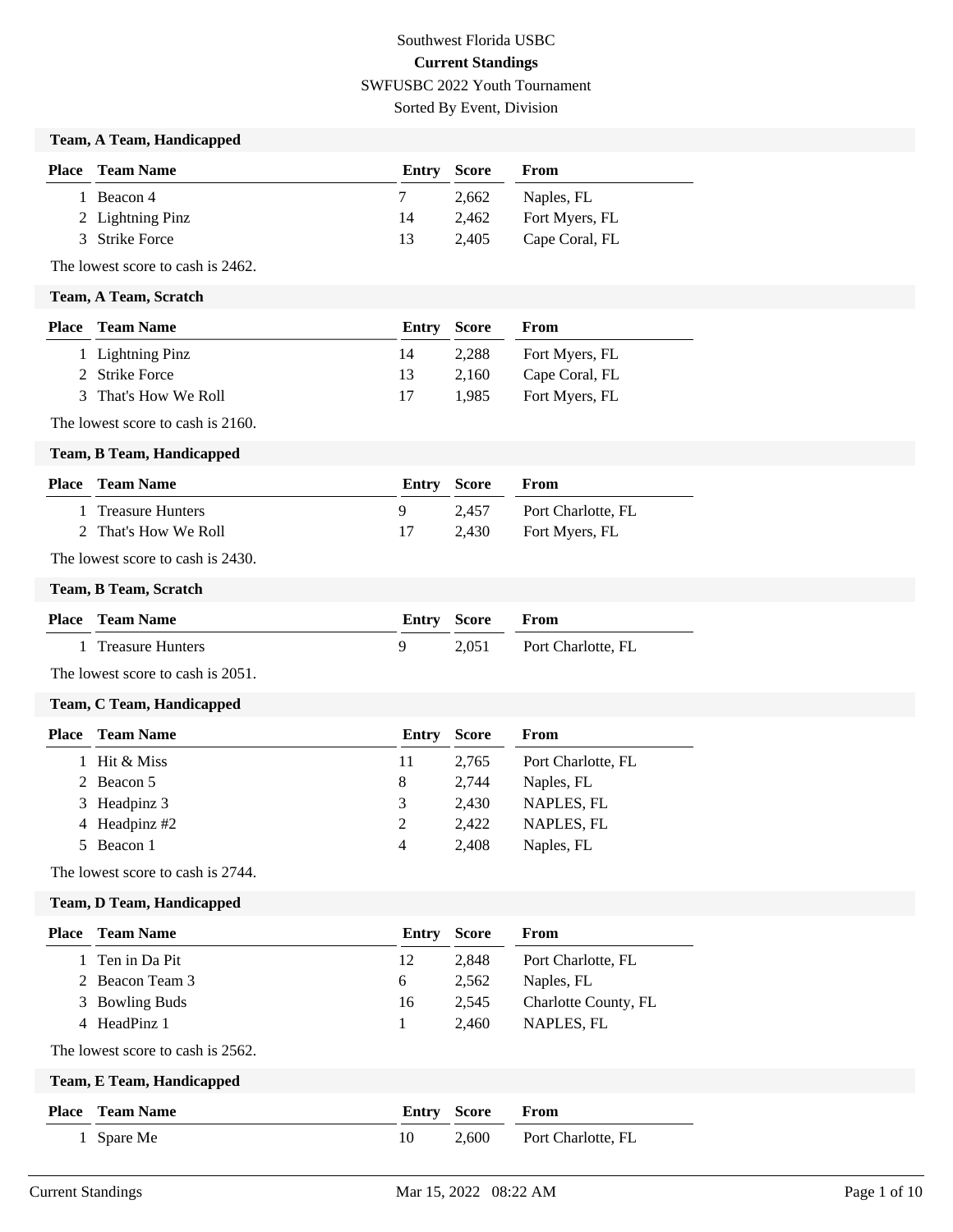## Southwest Florida USBC **Current Standings** SWFUSBC 2022 Youth Tournament Sorted By Event, Division

The lowest score to cash is 2600.

#### **Team, E Team, Scratch**

| <b>Place</b> Team Name | <b>Entry Score From</b> |                            |
|------------------------|-------------------------|----------------------------|
| 1 Bowling Buds         |                         | 1,646 Charlotte County, FL |

The lowest score to cash is 1646.

### **Team, F Team, Handicapped**

| <b>Place – Team Name</b> |               | <b>Entry Score</b> | From                 |
|--------------------------|---------------|--------------------|----------------------|
| 1 The Bowling Stones     | 18            | 2.564              | Port Charlotte, FL   |
| 2 Beacon Team 2          | $\mathcal{D}$ | 2.532              | Naples, FL           |
| 3 Girl Power             | 15            | 2.473              | Charlotte County, FL |

The lowest score to cash is 2532.

**Team, F Team, Scratch**

| <b>Place</b> Team Name | <b>Entry Score From</b> |                      |
|------------------------|-------------------------|----------------------|
| 1 Girl Power           | 922                     | Charlotte County, FL |

The lowest score to cash is 922.

#### **Doubles, A Div., Handicapped**

| <b>Place</b> Team Name                          |    |       | From               |
|-------------------------------------------------|----|-------|--------------------|
| 1 Rhoney Benson \ Richards Devin                | 14 | 1.400 | Fort Myers, FL     |
| 2 Belof Adam L. \ Forthofer Nicholas J.         | 13 | 1.398 | Cape Coral, FL     |
| 3 Greenbaum Edison M. \ Williams Ian B.         | 14 | 1.356 | Fort Myers, FL     |
| 4 Forsyth Anthony C. $\hat{\}$ Patz Jennifer L. |    | 1.079 | Naples, FL         |
|                                                 |    |       | <b>Entry Score</b> |

The lowest score to cash is 1398.

#### **Doubles, B Div., Handicapped**

| Place | <b>Team Name</b>                           | Entry | <b>Score</b> | From               |
|-------|--------------------------------------------|-------|--------------|--------------------|
|       | 1 Hollopeter Grace R. \ Hagler Katarina L. | 17    | 1,318        | Fort Myers, FL     |
|       | 2 Tague Evan J. $\qquad$ Tague Logan T.    | 9     | 1,301        | Port Charlotte, FL |
|       | 3 Robson Gabriel J. \ Stouffer Mackenzy R. | 13    | 1,294        | Cape Coral, FL     |
|       | 4 Catropa Connor J. \ Ryan Jacob J.        | 11    | 1,271        | Port Charlotte, FL |
|       | 5 Patz Brian T. $\int$ Tutin Charles B.    | 7     | 1,210        | Naples, FL         |
|       | 6 Conwi Olivia I. \ Desfosse Jaryd J.      | 9     | 1,195        | Port Charlotte, FL |
|       | 7 Huckestein Jonah E. \ Pierce Brendon C.  | 2     | 1,186        | NAPLES, FL         |
| 8     | Salender Tanner G. \ Johnson Terry J.      | 17    | 1,158        | Fort Myers, FL     |
| 9.    | Grieser Aimee L. $\setminus$ Mellert R J   | 8     | 1,089        | Naples, FL         |

The lowest score to cash is 1301.

**Doubles, C Div., Handicapped**

| <b>Place</b> Team Name                 | Entry | <b>Score</b> | From               |
|----------------------------------------|-------|--------------|--------------------|
| 1 Bunkley Aidan M. \ Bloom Miklo       | 12    | 1.344        | Port Charlotte, FL |
| 2 Sebold Tyler J. \ Porter Gavin D.    | 3     | 1.299        | NAPLES, FL         |
| 3 Redmond Landon S. \ Redmond Gaige H. | 6     | 1.286        | Naples, FL         |
| 4 Mohler Brandon A. \ White Samantha   | 4     | 1.275        | Naples, FL         |
| 5 Ford Dustin W. \Loor Matthew         | 3     | 1.271        | NAPLES, FL         |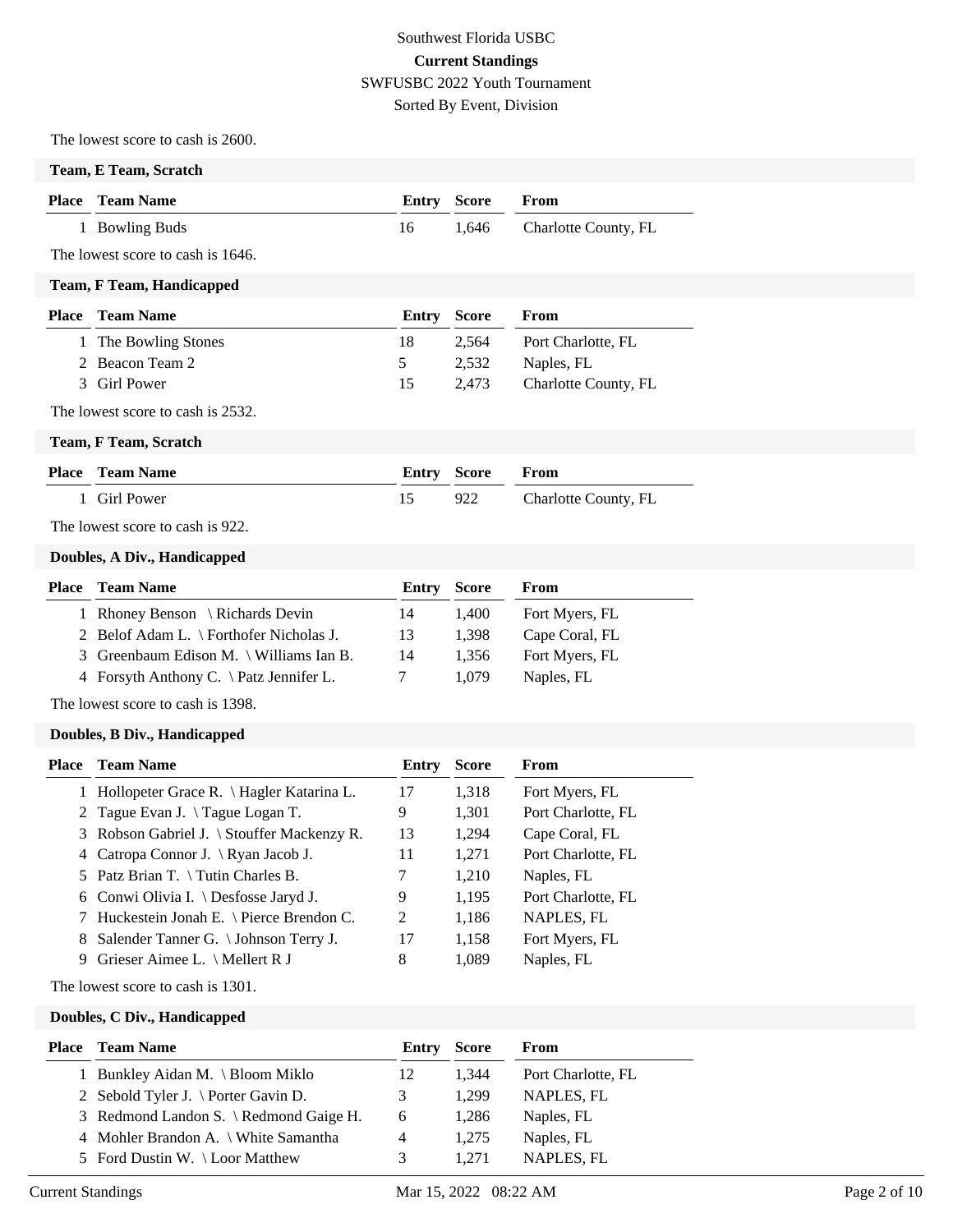Sorted By Event, Division

## **Doubles, C Div., Handicapped**

| <b>Place</b> Team Name                          | <b>Entry Score From</b> |                  |
|-------------------------------------------------|-------------------------|------------------|
| 6 Frazier Hayden Chase \ Frazier Gavin Curtis 4 |                         | 1,111 Naples, FL |

The lowest score to cash is 1299.

## **Doubles, D Div., Handicapped**

| Place Team Name                        | Entry | <b>Score</b> | From                 |
|----------------------------------------|-------|--------------|----------------------|
| 1 Sylva Roman E. \ Pleskin Sean M.     | 8     | 1,386        | Naples, FL           |
| 2 Poole Aubree H. \ Martin Azia        |       | 1.329        | NAPLES, FL           |
| 3 Muso Kailey M. \Ryan Austin R.       | 11    | 1.319        | Port Charlotte, FL   |
| 4 Sylvester Connor J. \ Jones Will N.  | 16    | 1.282        | Charlotte County, FL |
| 5 Jarmolinski Aiden D. \ Fuller Shea   |       | 1.173        | NAPLES, FL           |
| 6 Kitcher Alex \ Stolarczyk Raymond M. | 16    | 1.170        | Charlotte County, FL |
|                                        |       |              |                      |

The lowest score to cash is 1329.

### **Doubles, E Div., Handicapped**

| Place | <b>Team Name</b>                        | Entry | <b>Score</b> | From               |
|-------|-----------------------------------------|-------|--------------|--------------------|
|       | 1 Ratigan Jacob J. \ Ratigan Joshua M.  | 10    | 1,387        | Port Charlotte, FL |
|       | 2 Probst Mitchell \ Chaplen Brandyn W.  | 10    | 1.350        | Port Charlotte, FL |
|       | 3 Daletto Gemma N. \ Daletto Cameron J. | 12    | 1.299        | Port Charlotte, FL |
|       | 4 Tanner Celine R. \ Reid Angelo N.     | 6     | 1.292        | Naples, FL         |
|       | 5 Berman Evan A. \ Holly McKenna        |       | 1.277        | Naples, FL         |
|       | 6 Ouinn Abigail J. \ Sebold Lauren A.   |       | 1.125        | NAPLES, FL         |
|       |                                         |       |              |                    |

The lowest score to cash is 1350.

## **Doubles, F Div., Handicapped**

| Entry                                                                                                                                                                                                                                | <b>Score</b> | From                 |
|--------------------------------------------------------------------------------------------------------------------------------------------------------------------------------------------------------------------------------------|--------------|----------------------|
|                                                                                                                                                                                                                                      | 1.352        | Naples, FL           |
| 15                                                                                                                                                                                                                                   | 1.344        | Charlotte County, FL |
| 18                                                                                                                                                                                                                                   | 1.320        | Port Charlotte, FL   |
| 15                                                                                                                                                                                                                                   | 1.311        | Charlotte County, FL |
| 18                                                                                                                                                                                                                                   | 1.249        | Port Charlotte, FL   |
| <b>Team Name</b><br>1 Meeks Riley J. $\Lambda$ Meeks Allison<br>2 Sylvester Amaya N. $\S$ ylvester Riley J.<br>3 Pellicciotti Jax D. \ Probst Morgan<br>4 Giardina Jenna R. \ Giardina Olivia F.<br>5 Virnig Thorsten \ Virnig Ahmet |              |                      |

The lowest score to cash is 1344.

### **Singles, A Boy, Handicapped**

| Place       | <b>Team Name</b>        | Entry | <b>Score</b> | <b>From</b>        |
|-------------|-------------------------|-------|--------------|--------------------|
|             | Belof Adam L.           | 13    | 796          | Cape Coral, FL     |
| $2^{\circ}$ | <b>Rhoney Benson</b>    | 14    | 686          | Fort Myers, FL     |
| 3           | Desfosse Jaryd J.       | 9     | 683          | Port Charlotte, FL |
|             | 4 Forthofer Nicholas J. | 13    | 675          | Cape Coral, FL     |
|             | 5 Richards Devin        | 14    | 654          | Fort Myers, FL     |
|             | 6 Ford Dustin W.        | 3     | 653          | NAPLES, FL         |
|             | Forsyth Anthony C.      | 7     | 652          | Naples, FL         |
| 8.          | Greenbaum Edison M.     | 14    | 598          | Fort Myers, FL     |
|             | 9 Ryan Jacob J.         | 11    | 591          | Port Charlotte, FL |
| 10          | Tutin Charles B.        | 7     | 587          | Naples, FL         |
| 11          | Tague Logan T.          | 9     | 569          | Port Charlotte, FL |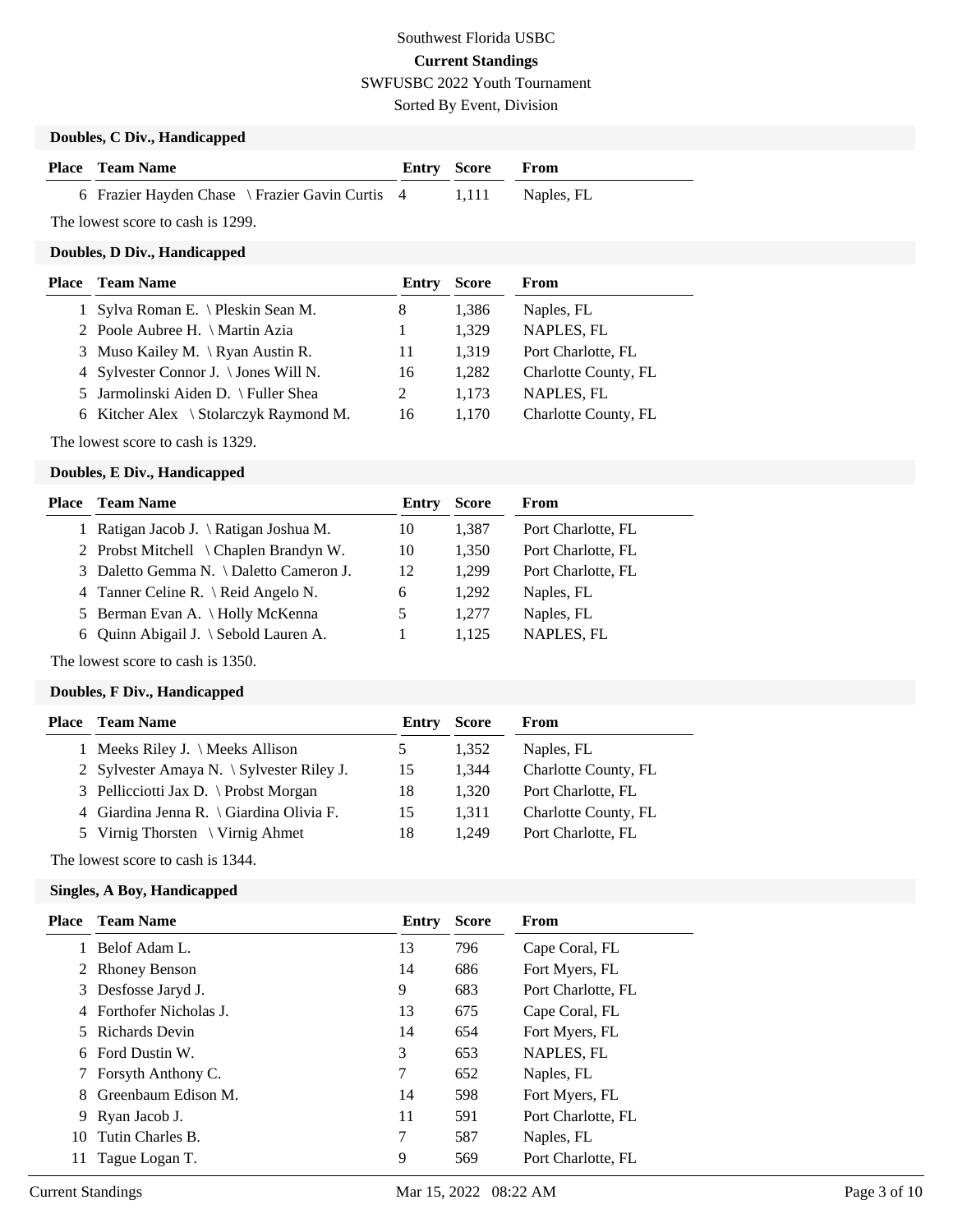Sorted By Event, Division

## **Singles, A Boy, Handicapped**

| <b>Place</b> Team Name | Entry Score |     | <b>From</b> |
|------------------------|-------------|-----|-------------|
| 12 Mellert R I         |             | 552 | Naples, FL  |
| 13 Huckestein Jonah E. |             | 544 | NAPLES, FL  |

The lowest score to cash is 686.

#### **Singles, A. Girl, Handicapped**

| <b>Place</b> Team Name | Entry Score |     | From           |
|------------------------|-------------|-----|----------------|
| 1 Hagler Katarina L.   |             | 703 | Fort Myers, FL |
| 2 Martin Azia          |             | 632 | NAPLES. FL     |
| 3 Patz Jennifer L.     |             | 608 | Naples, FL     |

The lowest score to cash is 632.

#### **Singles, B Boy, Handicapped**

| Place | <b>Team Name</b>     | Entry | <b>Score</b> | From               |
|-------|----------------------|-------|--------------|--------------------|
|       | Sebold Tyler J.      | 3     | 711          | NAPLES, FL         |
|       | Williams Ian B.      | 14    | 641          | Fort Myers, FL     |
|       | 3 Ryan Austin R.     | 11    | 633          | Port Charlotte, FL |
|       | 4 Salender Tanner G. | 17    | 594          | Fort Myers, FL     |
|       | 5 Patz Brian T.      | 7     | 576          | Naples, FL         |
|       | 6 Johnson Terry J.   | 17    | 573          | Fort Myers, FL     |
|       | 7 Redmond Landon S.  | 6     | 547          | Naples, FL         |

The lowest score to cash is 641.

## **Singles, B Girl, Handicapped**

|                                                           | Entry Score |     | <b>From</b>    |
|-----------------------------------------------------------|-------------|-----|----------------|
| 1 White Samantha                                          | 4           | 626 | Naples, FL     |
| 2 Stouffer Mackenzy R.                                    | 13.         | 619 | Cape Coral, FL |
| $\mathbf{m}$ 1 $\mathbf{m}$ 1 $\mathbf{m}$ 1 $\mathbf{m}$ |             |     |                |

The lowest score to cash is 619.

#### **Singles, C Boy, Handicapped**

| <b>Place</b>                 | <b>Team Name</b>                 | Entry          | <b>Score</b> | From                 |
|------------------------------|----------------------------------|----------------|--------------|----------------------|
|                              | Pierce Brendon C.                | 2              | 722          | NAPLES, FL           |
| 2                            | Stolarczyk Raymond M.            | 16             | 656          | Charlotte County, FL |
| 3                            | Pleskin Sean M.                  | 8              | 651          | Naples, FL           |
| 4                            | Robson Gabriel J.                | 13             | 635          | Cape Coral, FL       |
| 5.                           | Jones Will N.                    | 16             | 620          | Charlotte County, FL |
| 6                            | <b>Frazier Gavin Curtis</b>      | $\overline{4}$ | 592          | Naples, FL           |
|                              | <b>Fuller Shea</b>               | 2              | 581          | NAPLES, FL           |
| 8                            | Bunkley Aidan M.                 | 12             | 573          | Port Charlotte, FL   |
| 9                            | Mohler Brandon A.                | 4              | 572          | Naples, FL           |
|                              | 10 Frazier Hayden Chase          | $\overline{4}$ | 558          | Naples, FL           |
|                              | The lowest score to cash is 656. |                |              |                      |
| Singles, C Girl, Handicapped |                                  |                |              |                      |
| <b>Place</b>                 | <b>Team Name</b>                 | Entry          | <b>Score</b> | From                 |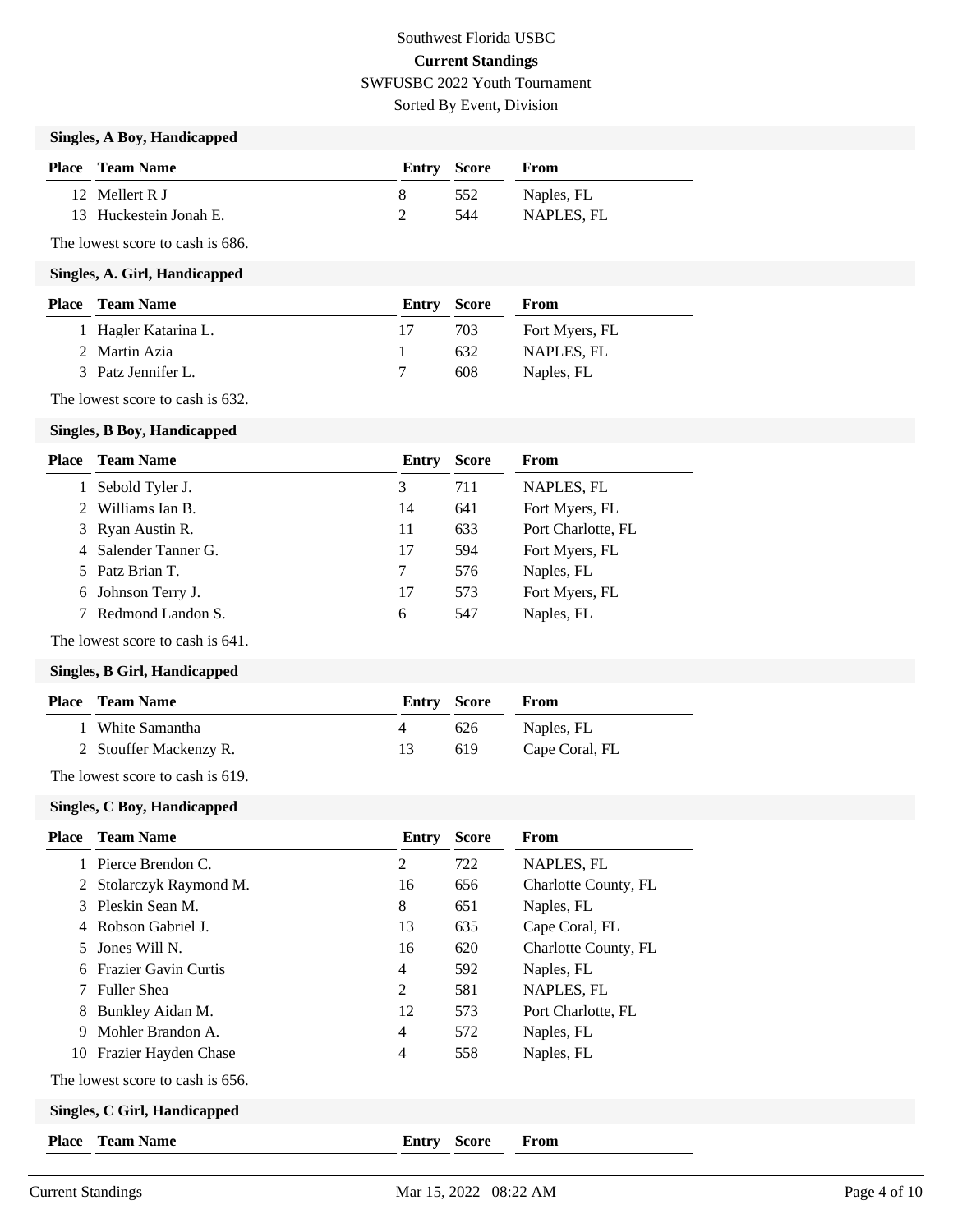Sorted By Event, Division

## **Singles, C Girl, Handicapped**

| <b>Place</b> Team Name | Entry Score |      | From               |
|------------------------|-------------|------|--------------------|
| 1 Conwi Olivia I.      |             | 703. | Port Charlotte, FL |
| 2 Grieser Aimee L.     |             | 629  | Naples, FL         |

The lowest score to cash is 629.

#### **Singles, D Boy, Handicapped**

| Place | <b>Team Name</b>    | Entry | <b>Score</b> | From                 |
|-------|---------------------|-------|--------------|----------------------|
|       | Ratigan Jacob J.    | 10    | 761          | Port Charlotte, FL   |
|       | 2 Catropa Connor J. | 11    | 735          | Port Charlotte, FL   |
|       | 3 Kitcher Alex      | 16    | 700          | Charlotte County, FL |
|       | 4 Tague Evan J.     | 9     | 654          | Port Charlotte, FL   |
|       | 5 Porter Gavin D.   | 3     | 636          | NAPLES, FL           |
|       | 5 Loor Matthew      | 3     | 636          | NAPLES, FL           |
|       | Berman Evan A.      | 5     | 619          | Naples, FL           |
| 8     | Chaplen Brandyn W.  | 10    | 603          | Port Charlotte, FL   |
| 9.    | Redmond Gaige H.    | 6     | 600          | Naples, FL           |

The lowest score to cash is 735.

## **Singles, D Girl, Handicapped**

| <b>Place</b> Team Name | Entry Score |     | From           |
|------------------------|-------------|-----|----------------|
| 1 Tanner Celine R.     | h.          | 648 | Naples, FL     |
| 2 Hollopeter Grace R.  |             | 619 | Fort Myers, FL |

The lowest score to cash is 619.

## **Singles, E Boy, Handicapped**

| <b>Place</b> Team Name | Entry | <b>Score</b> | From                 |
|------------------------|-------|--------------|----------------------|
| 1 Sylva Roman E.       | 8     | 815          | Naples, FL           |
| 2 Daletto Cameron J.   | 12    | 757          | Port Charlotte, FL   |
| 3 Sylvester Connor J.  | 16    | 661          | Charlotte County, FL |
| 4 Virnig Ahmet         | 18    | 583          | Port Charlotte, FL   |
| 5 Jarmolinski Aiden D. |       | 536          | NAPLES, FL           |
|                        |       |              |                      |

The lowest score to cash is 757.

#### **Singles, E Girl, Handicapped**

| <b>Place</b> Team Name | Entry Score |     | From               |
|------------------------|-------------|-----|--------------------|
| 1 Muso Kailey M.       | 11          | 663 | Port Charlotte, FL |
| 2 Sebold Lauren A.     |             | 625 | NAPLES, FL         |
| 3 Quinn Abigail J.     |             | 567 | NAPLES, FL         |

The lowest score to cash is 625.

**Singles, F Boy, Handicapped**

| <b>Place</b> Team Name | <b>Entry Score</b> |     | From               |
|------------------------|--------------------|-----|--------------------|
| 1 Probst Mitchell      | 10                 | 692 | Port Charlotte, FL |
| 2 Ratigan Joshua M.    | 10                 | 684 | Port Charlotte, FL |
| 3 Virnig Thorsten      | 18                 | 669 | Port Charlotte, FL |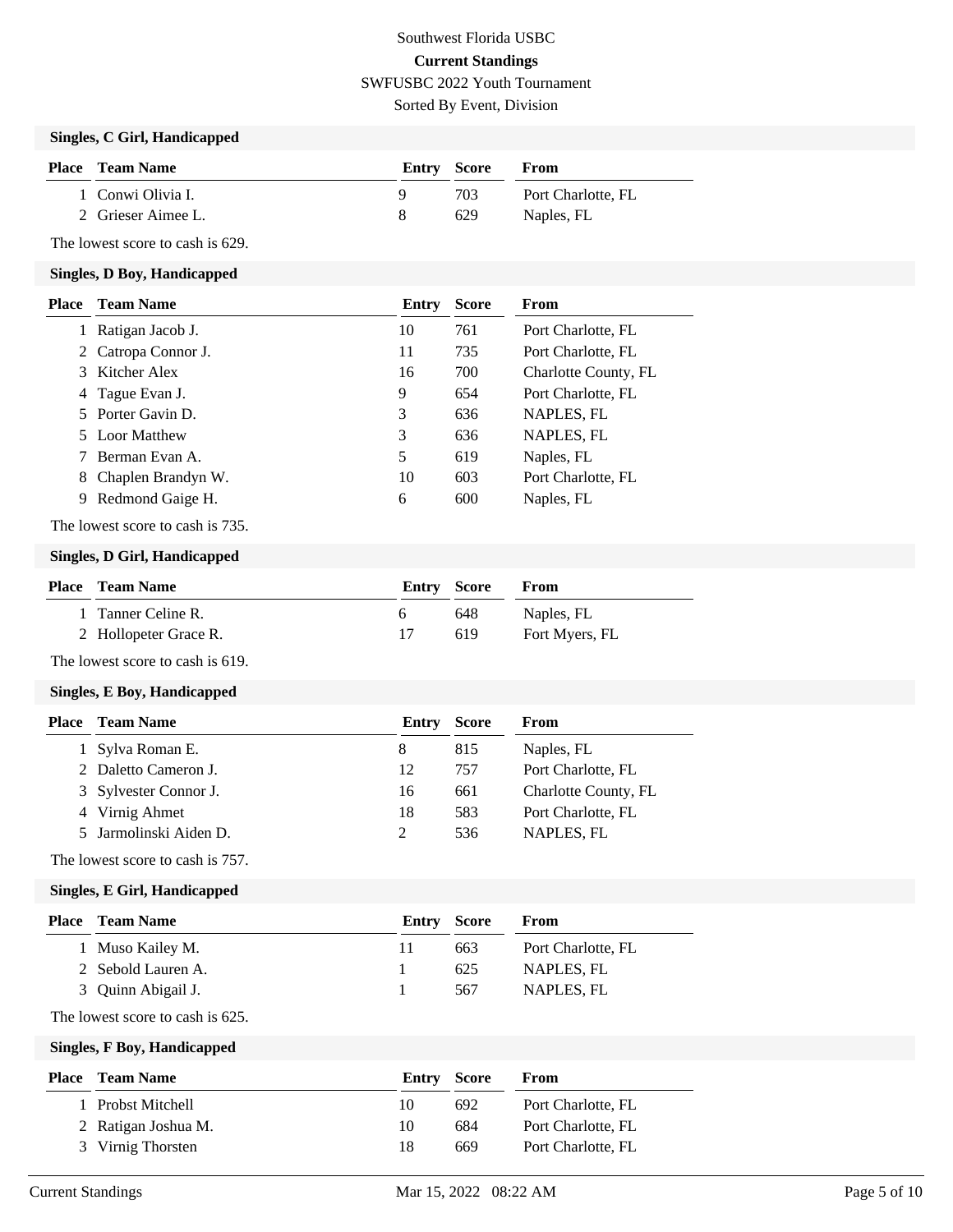## Southwest Florida USBC **Current Standings** SWFUSBC 2022 Youth Tournament Sorted By Event, Division

**Singles, F Boy, Handicapped**

| Place | Team Name             | Entry Score   |     | From               |
|-------|-----------------------|---------------|-----|--------------------|
|       | 3 Reid Angelo N.      | <sub>0</sub>  | 669 | Naples, FL         |
|       | 5 Meeks Allison       | $\mathcal{D}$ | 628 | Naples, FL         |
|       | 6 Pellicciotti Jax D. | 18            | 598 | Port Charlotte, FL |

The lowest score to cash is 684.

### **Singles, F Girl, Handicapped**

| <b>Place</b> | <b>Team Name</b>     | Entry | <b>Score</b> | <b>From</b>          |
|--------------|----------------------|-------|--------------|----------------------|
|              | Probst Morgan        | 18    | 742          | Port Charlotte, FL   |
|              | 2 Sylvester Riley J. | 15    | 692          | Charlotte County, FL |
|              | 3 Sylvester Amaya N. | 15    | 685          | Charlotte County, FL |
|              | 4 Holly McKenna      | 5     | 668          | Naples, FL           |
|              | 5 Daletto Gemma N.   | 12    | 632          | Port Charlotte, FL   |
|              | 6 Poole Aubree H.    |       | 631          | NAPLES, FL           |
|              | Giardina Olivia F.   | 15    | 607          | Charlotte County, FL |
| 8            | Giardina Jenna R.    | 15    | 600          | Charlotte County, FL |

The lowest score to cash is 692.

## **All Events - Handicap, A Boy, Handicapped**

| Place | <b>Team Name</b>      | Entry | <b>Score</b> | From               |
|-------|-----------------------|-------|--------------|--------------------|
|       | Belof Adam L.         | 13    | 2,093        | Cape Coral, FL     |
| 2     | Richards Devin        | 14    | 2,051        | Fort Myers, FL     |
| 3     | Forthofer Nicholas J. | 13    | 2,028        | Cape Coral, FL     |
| 4     | Greenbaum Edison M.   | 14    | 1.954        | Fort Myers, FL     |
|       | 5 Ryan Jacob J.       | 11    | 1,912        | Port Charlotte, FL |
| 6     | Forsyth Anthony C.    | 7     | 1,905        | Naples, FL         |
|       | Tutin Charles B.      | 7     | 1,883        | Naples, FL         |
| 8     | <b>Rhoney Benson</b>  | 14    | 1,879        | Fort Myers, FL     |
| 9     | Desfosse Jaryd J.     | 9     | 1,848        | Port Charlotte, FL |
| 10    | Tague Logan T.        | 9     | 1,740        | Port Charlotte, FL |
| 11    | Mellert R J           | 8     | 1,725        | Naples, FL         |
|       |                       |       |              |                    |

The lowest score to cash is 2051.

## **All Events - Handicap, A Girl, Handicapped**

| <b>Place – Team Name</b> | Entry Score | From                 |
|--------------------------|-------------|----------------------|
| 1 Hagler Katarina L.     |             | 2,021 Fort Myers, FL |
| 2 Patz Jennifer L.       |             | 1,813 Naples, FL     |
|                          |             |                      |

The lowest score to cash is 1813.

## **All Events - Handicap, B Boy, Handicapped**

| <b>Place</b> Team Name | Entry | <b>Score</b> | From               |
|------------------------|-------|--------------|--------------------|
| 1 Ryan Austin R.       | 11    | 1.937        | Port Charlotte, FL |
| 2 Williams Ian B.      | 14    | 1.913        | Fort Myers, FL     |
| 3 Johnson Terry J.     | 17    | 1.814        | Fort Myers, FL     |
| 4 Patz Brian T.        |       | 1.773        | Naples, FL         |
| 5 Salender Tanner G.   | 17    | 1.738        | Fort Myers, FL     |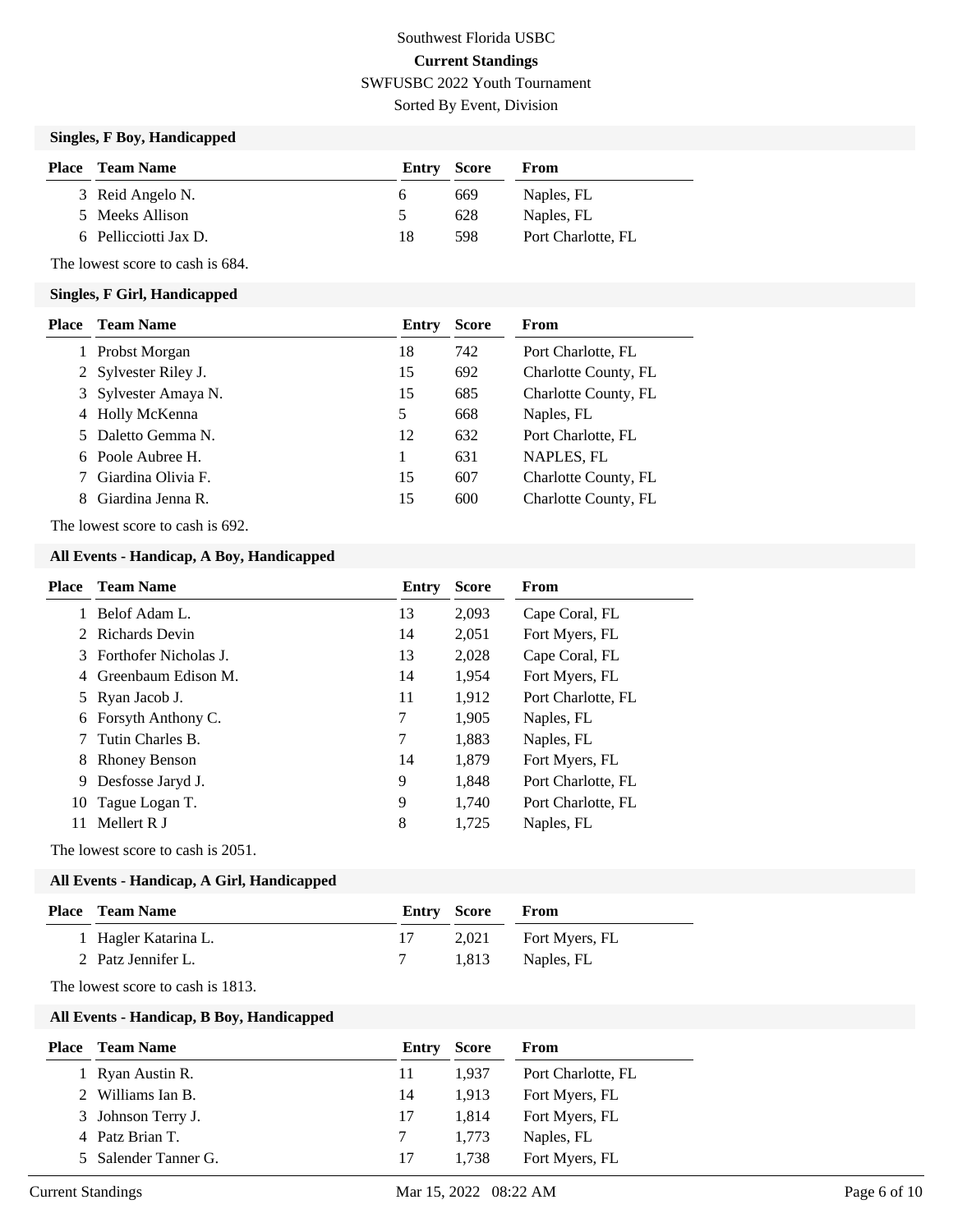Sorted By Event, Division

| All Events - Handicap, B Boy, Handicapped |  |  |  |
|-------------------------------------------|--|--|--|
|-------------------------------------------|--|--|--|

| <b>Place – Team Name</b> | <b>Entry Score From</b> |                  |
|--------------------------|-------------------------|------------------|
| 6 Redmond Landon S.      |                         | 1,685 Naples, FL |

The lowest score to cash is 1913.

## **All Events - Handicap, B Girl, Handicapped**

| <b>Place – Team Name</b> | Entry Score |       | <b>From</b>          |
|--------------------------|-------------|-------|----------------------|
| 1 White Samantha         |             | 1.887 | Naples, FL           |
| 2 Stouffer Mackenzy R.   | 13          |       | 1,816 Cape Coral, FL |

The lowest score to cash is 1887.

### **All Events - Handicap, C Boy, Handicapped**

| Place | <b>Team Name</b>        | Entry          | <b>Score</b> | From                 |
|-------|-------------------------|----------------|--------------|----------------------|
|       | 1 Pleskin Sean M.       | 8              | 1,990        | Naples, FL           |
|       | 2 Robson Gabriel J.     | 13             | 1,885        | Cape Coral, FL       |
|       | 3 Bunkley Aidan M.      | 12             | 1,884        | Port Charlotte, FL   |
|       | 4 Stolarczyk Raymond M. | 16             | 1,818        | Charlotte County, FL |
|       | 5 Mohler Brandon A.     | $\overline{4}$ | 1,798        | Naples, FL           |
|       | 6 Frazier Hayden Chase  | $\overline{4}$ | 1,768        | Naples, FL           |
|       | 7 Frazier Gavin Curtis  | 4              | 1,689        | Naples, FL           |
|       |                         |                |              |                      |

The lowest score to cash is 1885.

### **All Events - Handicap, C Girl, Handicapped**

| <b>Place</b> Team Name | <b>Entry Score From</b> |                          |
|------------------------|-------------------------|--------------------------|
| 1 Conwi Olivia I.      |                         | 1.906 Port Charlotte, FL |
| 2 Grieser Aimee L.     |                         | 1,780 Naples, FL         |

The lowest score to cash is 1780.

#### **All Events - Handicap, D Boy, Handicapped**

| Place | <b>Team Name</b>      | Entry | <b>Score</b> | From                 |
|-------|-----------------------|-------|--------------|----------------------|
|       | Ratigan Jacob J.      | 10    | 2,242        | Port Charlotte, FL   |
|       | 2 Catropa Connor J.   | 11    | 2,093        | Port Charlotte, FL   |
|       | 3 Tague Evan J.       | 9     | 2,068        | Port Charlotte, FL   |
|       | 4 Redmond Gaige H.    | 6     | 2,026        | Naples, FL           |
|       | 5 Sylvester Connor J. | 16    | 1,996        | Charlotte County, FL |
|       | 6 Kitcher Alex        | 16    | 1,911        | Charlotte County, FL |
|       | Berman Evan A.        | 5     | 1,906        | Naples, FL           |
| 8     | Chaplen Brandyn W.    | 10    | 1,886        | Port Charlotte, FL   |

The lowest score to cash is 2093.

### **All Events - Handicap, D Girl, Handicapped**

| <b>Place</b> Team Name | <b>Entry Score</b> | From                 |
|------------------------|--------------------|----------------------|
| 1 Tanner Celine R.     |                    | 2,023 Naples, FL     |
| 2 Hollopeter Grace R.  |                    | 1,822 Fort Myers, FL |

The lowest score to cash is 1822.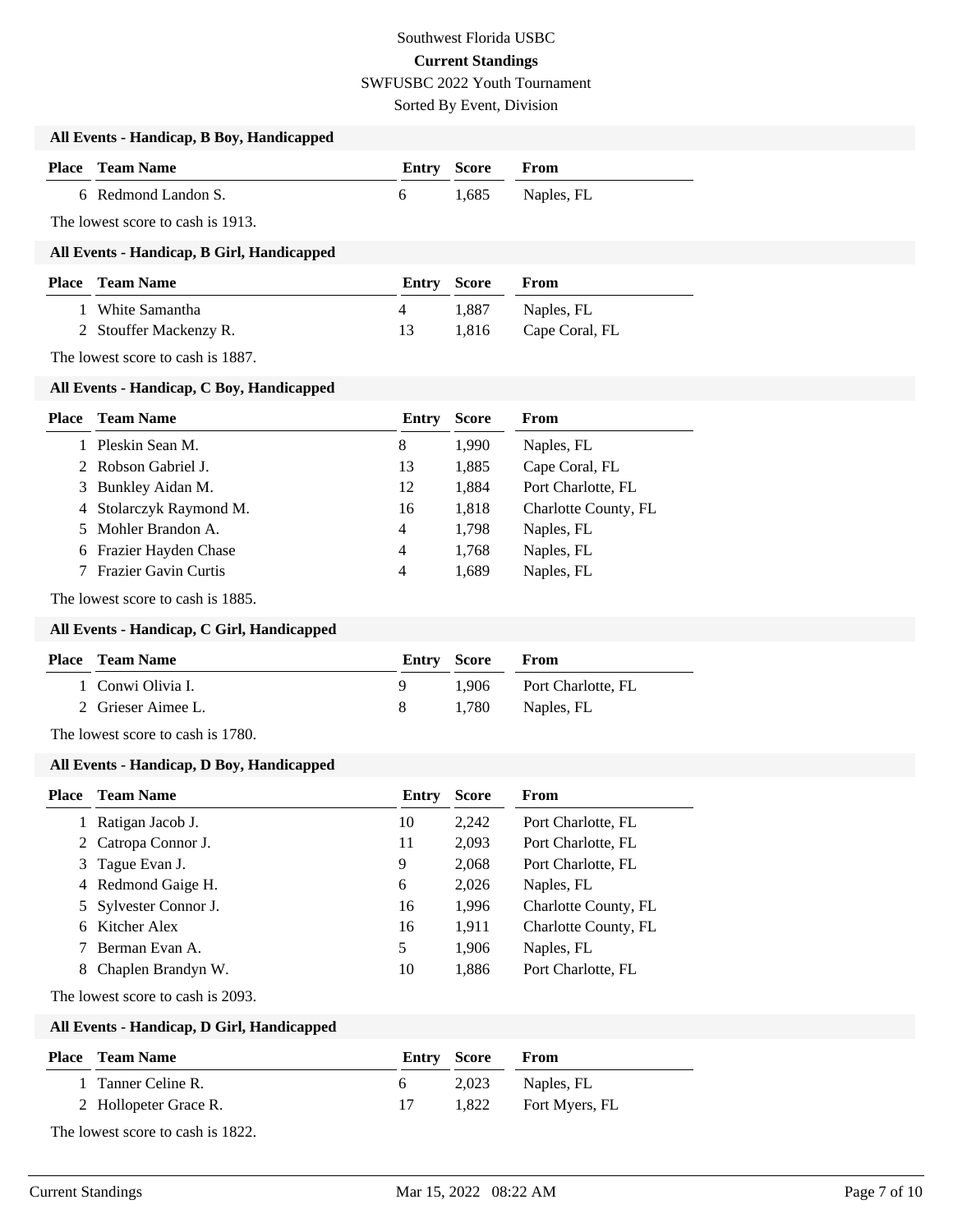Sorted By Event, Division

## **All Events - Handicap, E Boy, Handicapped**

| <b>Place</b> Team Name | Entry | <b>Score</b> | From                 |
|------------------------|-------|--------------|----------------------|
| 1 Sylva Roman E.       | 8     | 2.371        | Naples, FL           |
| 2 Daletto Cameron J.   | 12    | 2.220        | Port Charlotte, FL   |
| 3 Virnig Ahmet         | 18    | 1.807        | Port Charlotte, FL   |
| 4 Stolarczyk Luke      | 16    | 690          | Charlotte County, FL |

The lowest score to cash is 2220.

#### **All Events - Handicap, E Girl, Handicapped**

| <b>Place – Team Name</b> | <b>Entry Score From</b> |                          |
|--------------------------|-------------------------|--------------------------|
| 1 Muso Kailey M.         |                         | 2,035 Port Charlotte, FL |

The lowest score to cash is 2035.

#### **All Events - Handicap, F Boy, Handicapped**

| Place | <b>Team Name</b>      | Entry | <b>Score</b> | From               |
|-------|-----------------------|-------|--------------|--------------------|
|       | 1 Probst Mitchell     | 10    | 2,062        | Port Charlotte, FL |
|       | 2 Meeks Allison       | 5     | 1,975        | Naples, FL         |
|       | 3 Virnig Thorsten     | 18    | 1,895        | Port Charlotte, FL |
|       | 4 Pellicciotti Jax D. | 18    | 1,888        | Port Charlotte, FL |
|       | 5 Ratigan Joshua M.   | 10    | 1,887        | Port Charlotte, FL |
|       | 6 Reid Angelo N.      | 6     | 1,870        | Naples, FL         |
|       | 7 Meeks Riley J.      | 5     | 1,258        | Naples, FL         |
|       |                       |       |              |                    |

The lowest score to cash is 1975.

## **All Events - Handicap, F Girl, Handicapped**

| <b>Team Name</b>     | Entry | <b>Score</b> | From                 |
|----------------------|-------|--------------|----------------------|
| Probst Morgan        | 18    | 2,135        | Port Charlotte, FL   |
| 2 Sylvester Riley J. | 15    | 2,064        | Charlotte County, FL |
| 3 Sylvester Amaya N. | 15    | 1.940        | Charlotte County, FL |
| 4 Holly McKenna      | 5     | 1.937        | Naples, FL           |
| 5 Daletto Gemma N.   | 12    | 1,882        | Port Charlotte, FL   |
| 6 Giardina Olivia F. | 15    | 1,863        | Charlotte County, FL |
| Giardina Jenna R.    | 15    | 1.845        | Charlotte County, FL |
|                      |       |              |                      |

The lowest score to cash is 2064.

#### **All Events - Scratch, A Boy, Scratch**

| <b>Team Name</b>  | Entry                                                                                                                          | <b>Score</b> | From               |
|-------------------|--------------------------------------------------------------------------------------------------------------------------------|--------------|--------------------|
| Belof Adam L.     | 13                                                                                                                             | 2,093        | Cape Coral, FL     |
|                   | 14                                                                                                                             | 2,051        | Fort Myers, FL     |
|                   | 13                                                                                                                             | 2,028        | Cape Coral, FL     |
|                   | 14                                                                                                                             | 1,915        | Fort Myers, FL     |
|                   | 14                                                                                                                             | 1,774        | Fort Myers, FL     |
|                   | 11                                                                                                                             | 1,750        | Port Charlotte, FL |
|                   | 9                                                                                                                              | 1,716        | Port Charlotte, FL |
| Desfosse Jaryd J. | 9                                                                                                                              | 1,704        | Port Charlotte, FL |
|                   | 2 Richards Devin<br>3 Forthofer Nicholas J.<br>4 Greenbaum Edison M.<br>5 Rhoney Benson<br>6 Ryan Jacob J.<br>7 Tague Logan T. |              |                    |

The lowest score to cash is 2051.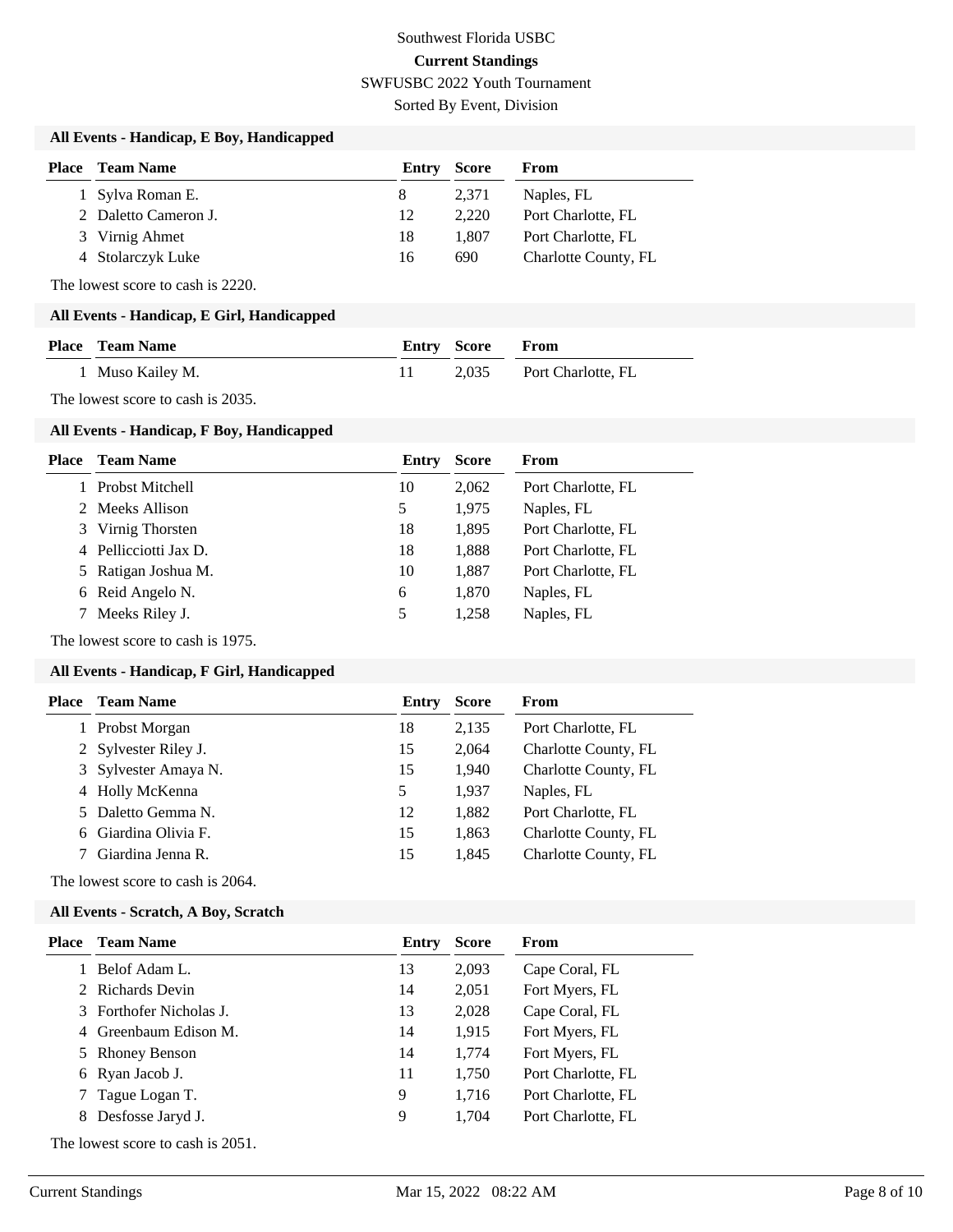Sorted By Event, Division

|              | All Events - Scratch, A Girl, Scratch |              |              |                      |
|--------------|---------------------------------------|--------------|--------------|----------------------|
|              | <b>Place</b> Team Name                | <b>Entry</b> | <b>Score</b> | From                 |
|              | 1 Hagler Katarina L.                  | 17           | 2,021        | Fort Myers, FL       |
|              | The lowest score to cash is 2021.     |              |              |                      |
|              | All Events - Scratch, B Boy, Scratch  |              |              |                      |
|              | <b>Place</b> Team Name                | <b>Entry</b> | <b>Score</b> | From                 |
|              | 1 Ryan Austin R.                      | 11           | 1,532        | Port Charlotte, FL   |
|              | The lowest score to cash is 1532.     |              |              |                      |
|              | All Events - Scratch, B Girl, Scratch |              |              |                      |
|              | <b>Place</b> Team Name                | <b>Entry</b> | <b>Score</b> | From                 |
|              | 1 Stouffer Mackenzy R.                | 13           | 1,567        | Cape Coral, FL       |
|              | The lowest score to cash is 1567.     |              |              |                      |
|              | All Events - Scratch, C Boy, Scratch  |              |              |                      |
| Place        | <b>Team Name</b>                      | <b>Entry</b> | <b>Score</b> | From                 |
|              | 1 Robson Gabriel J.                   | 13           | 1,399        | Cape Coral, FL       |
|              | 2 Bunkley Aidan M.                    | 12           | 1,368        | Port Charlotte, FL   |
| 3            | Stolarczyk Raymond M.                 | 16           | 1,278        | Charlotte County, FL |
|              | The lowest score to cash is 1368.     |              |              |                      |
|              | All Events - Scratch, C Girl, Scratch |              |              |                      |
| <b>Place</b> | <b>Team Name</b>                      | <b>Entry</b> | <b>Score</b> | From                 |
|              | 1 Conwi Olivia I.                     | 9            | 1,471        | Port Charlotte, FL   |
|              | The lowest score to cash is 1471.     |              |              |                      |
|              | All Events - Scratch, D Boy, Scratch  |              |              |                      |
|              | <b>Place</b> Team Name                | Entry        | <b>Score</b> | From                 |
|              | 1 Ratigan Jacob J.                    | 10           | 1,555        | Port Charlotte, FL   |
|              | 2 Catropa Connor J.                   | 11           | 1,496        | Port Charlotte, FL   |
| 3            | Tague Evan J.                         | 9            | 1,453        | Port Charlotte, FL   |
| 4            | Kitcher Alex                          | 16           | 1,316        | Charlotte County, FL |
| 5            | Chaplen Brandyn W.                    | 10           | 1,304        | Port Charlotte, FL   |
|              | 6 Sylvester Connor J.                 | 16           | 1,187        | Charlotte County, FL |
|              | The lowest score to cash is 1496.     |              |              |                      |
|              | All Events - Scratch, E Boy, Scratch  |              |              |                      |
| <b>Place</b> | <b>Team Name</b>                      | <b>Entry</b> | <b>Score</b> | From                 |
|              | 1 Daletto Cameron J.                  | 12           | 1,419        | Port Charlotte, FL   |
|              | 2 Virnig Ahmet                        | 18           | 967          | Port Charlotte, FL   |
| 3            | Stolarczyk Luke                       | 16           | 399          | Charlotte County, FL |
|              | The lowest score to cash is 967.      |              |              |                      |
|              |                                       |              |              |                      |